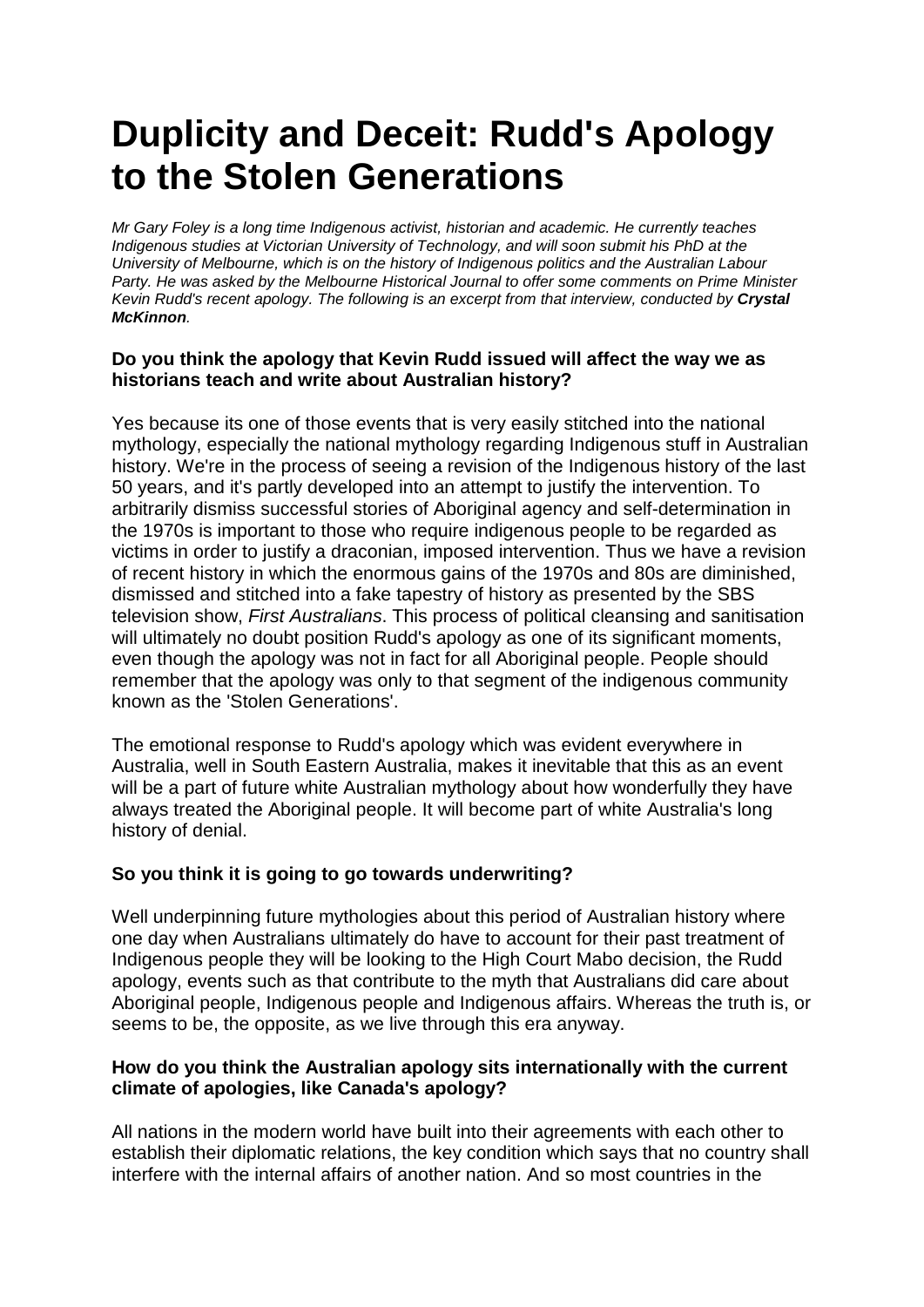international political arena have, whilst being fully aware of Australia's transgression when it comes to human rights for Indigenous people in Australia, been very reluctant to get involved or take a stand. So that gives them the perfect out. So they look to things such as Rudd's apology as a means of appeasing their own conscience, for not having raised their voices about human rights abuses in Australia. So it will serve the interest of other nations very well. It gives them a further out and a further excuse for not having expressed concern, so it's all part of the whole international Machiavellian game that nations play.

### **As a historian what do you think it means for one group of people to apologise to another?**

The only thing that apologies do as far as I can see, is at the very least, it's admitting a wrong doing. Which gives minimal comfort to the wronged. Unless it's accompanied by some sort of meaningful form of compensation or reparations for past wrongs that have been committed, then it is a farce.

#### **When I heard and went back and reread the apology I think that the language that was used was interesting. For instance how he was apologising on behalf of 'Australians' to Indigenous people. It's sort of a way of further excluding and marginalising...**

You're right about how the language is cunningly constructed. If you examine it closely, it is in fact not an apology to the Aboriginal people of Australia. It is an apology to the Stolen Generations. One single group within the broader Aboriginal community. And a group which some might argue has not been as hard done by as those who weren't stolen.

What about those who had to live through the apartheid years, those who had to live through repressive administrations and protection boards and people. But the key point is that it's not an apology to all Aboriginal people at all, and yet that's what most Australians have perceived it as being.

### **What do you think the apology means to blackfellas in general?**

Given the duplicitous wording it means nothing at all. It is completely devoid of meaning. Some people have clearly responded emotionally to what they perceive is the intent, but their perceptions of the intent and the actual wording of the apology are two completely different things.

### **Could he have done it differently?**

He could have been a lot more honest and taken the opportunity to make it an apology to ALL the indigenous people of Australia, accompanied by some offer of a compensation based reconciliation. A meaningful offer in terms of reparation and compensation, for all lands alienated. Or at the very least a truth and reconciliation commission similar to that created in South Africa at the end of Apartheid. Whereby a nation is forced to face up to the truth of its past, rather than just gloss over and dismiss it all in a single speech.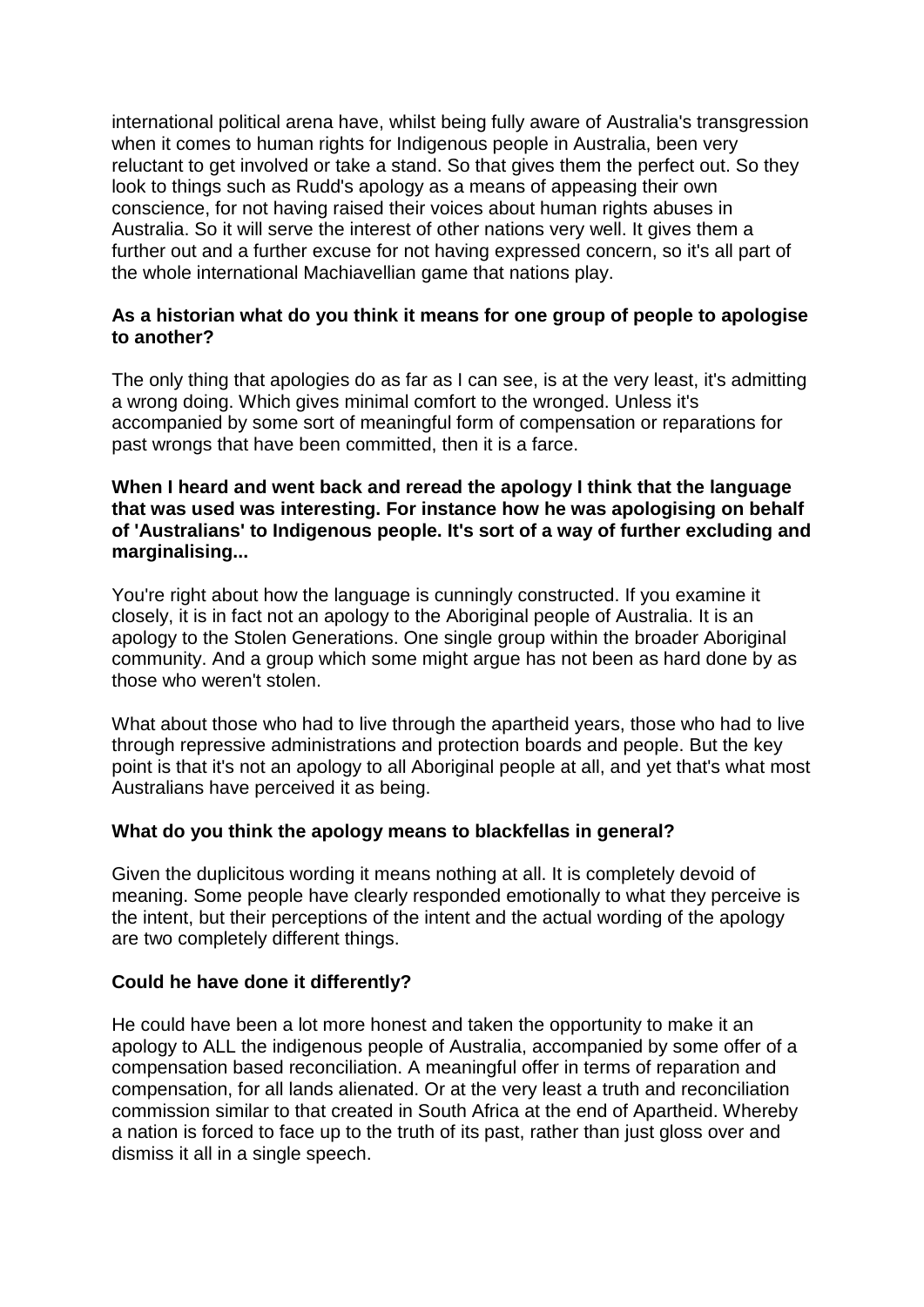### **How do you think its sits within the history of relations between white Australia and Black Australia?**

It is yet another fraud in the long line of historically fraudulent acts and dishonest gestures that typify the indigenous experience of all governments in Australian history. It's part of a long history of deception, duplicity, deceit...

## **What are some of the things you are thinking of when you refer to that?**

Well, how about terra nullius, genocidal policies euphemistically named 'assimilation' or 'intervention', denialism and the history 'wars', the farce of native title….is that a start?

## **So you are saying that you think it is going to do more harm than good?**

I would say that it already has.

## **How so?**

It has deceived people. It's a deception.

The fact that most people actually think it was an apology to Aboriginal people is in itself a deception. It means that the Australian people have been conned into thinking that some sort of significant gesture has been made to aboriginal people. It hasn't. In the same way they were deluded into thinking that the Native Title Act delivered land justice to indigenous Australians, which 15 years down the track we now know it didn't.

### **How do you think the apology meets the demands of the history of Indigenous struggle for the recognition of Indigenous rights?**

It is yet another example of the double dealing that Aboriginal people have had to contend with from the government since the beginning.

### **A lot of Aboriginal people fought for the apology though...**

Well I wouldn't necessarily say that that is true. There is no doubt that the staunchest advocates for the apology were the Stolen Generations, but the Stolen Generations are not the Aboriginal people. I mean, I don't begrudge the Stolen Generations their apology but it should be seen for what it is. An apology to the Stolen Generations is NOT an apology to ALL Aboriginal people.

And that is the key and probably most significant factor of the lot. And the fact that it is successfully sold by spin doctors and public relations merchants as an apology to the Aboriginal people and the fact that the majority of Australians perceive it as that is in itself a dangerous delusion.

### **Why is it dangerous?**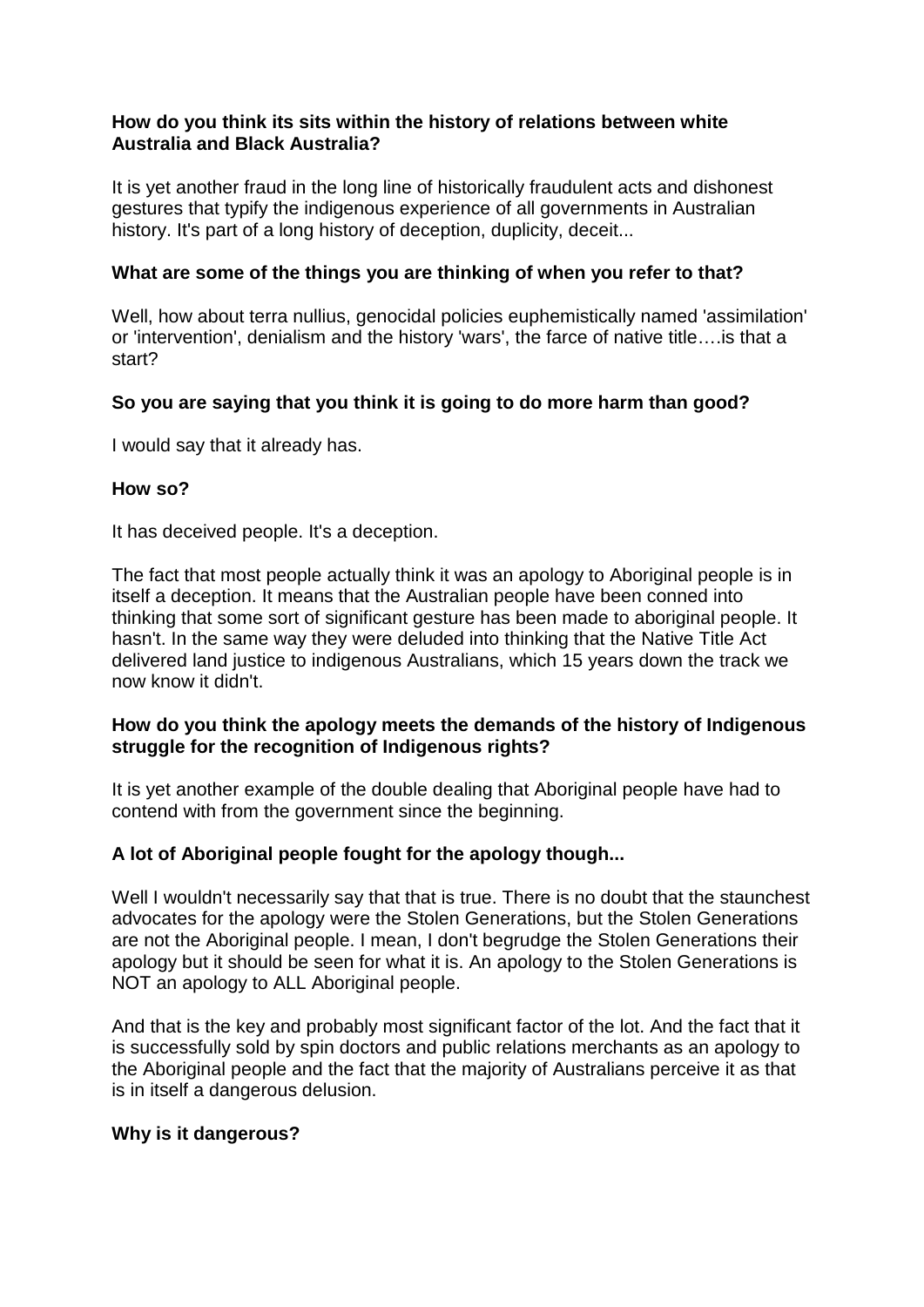Because it enables the Australian people to pat themselves on the back and delude themselves into thinking that they've done something significant for the Aboriginal people, which in fact they haven't. They've subjected us to an intervention which is a complete step backwards from Indigenous self determination. The federal intervention in the Northern Territory is just one part of a bigger, broader attack which had been mounted by those, both Black and white, who believe that assimilation is the way. This is a rebirth of the assimilation project.

## **Do you think there is a direct historical link between what is happening in the Northern Territory and the period of assimilation?**

The period of assimilation was about government control of Aboriginal people. A social engineering experiment that was designed to result in assimilation. What's going on in the Northern Territory at the moment is exactly that.

## **So where do you think Aboriginal activism should be placing its energy?**

Better educating themselves to think outside of the square. Not to be conned into false understandings of our own histories by people with other agendas. To seek and find our own truths about our own histories, beginning with their own family histories. To realise their own great-grandparents struggle for existence is a more important narrative than any of the superficial, sanitised and wrong interpretations of indigenous history that one was presented with in the amateurish and historically inaccurate SBS series The First Australians. People should know that blackfellas can make distorted propaganda as well.

We should clearly understand that there are some Indigenous 'leaders' who have their own agenda to push, and what they say reflects more about what their agenda is today than what it does about the actual history of the Aboriginal struggle.

### **How do you think these events of the past will continue to impact on future demands?**

History is always present. The past is always present. The past is always with us. We are all defined by our past. Those who forget or deny that are destined to keep repeating the mistakes of history.

### **What do you think has happened to much core tenets of radical Indigenous activism? Like the calls for a Treaty, compensation etc**

They haven't gone away. They are still where they always were.

The only difference is that the masters of mainstream media in Australia have found a new group of Aboriginal people who agree with their views of the world. And so it is these advocates who they will promote. And that is why you've got about three or four prominent Aboriginal people who seem to be the ones who are constantly on television and on the radio and in the papers purporting to represent the Aboriginal community. Thus, only their sides of their version of the story are reaching the public.

## **What do you think of the University of Melbourne's Apology?**